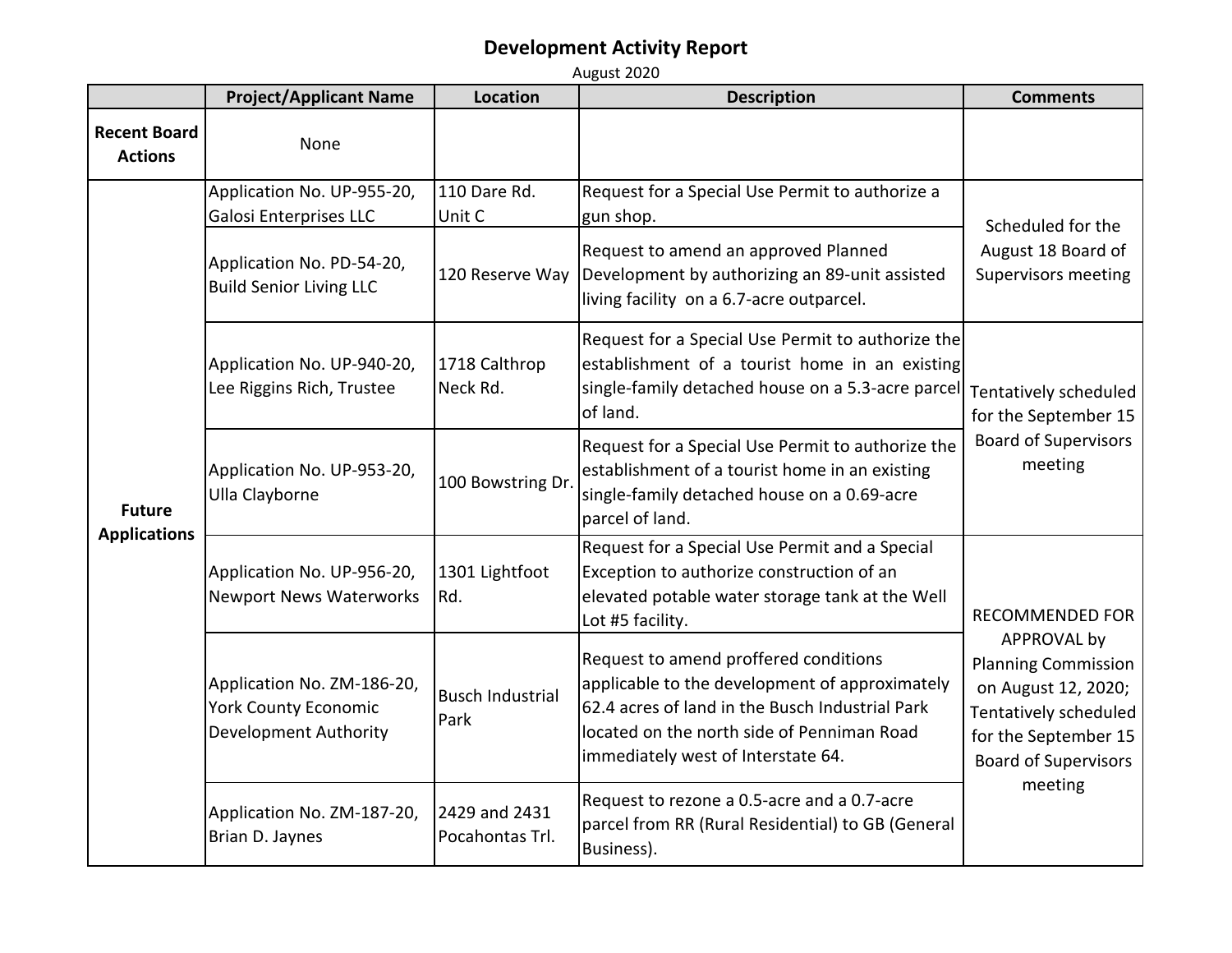|                                       | <b>Project/Applicant Name</b>                                                        | Location                                          | <b>Description</b>                                                                                                                                                                                                                                                                                                                                                                                                                                                                                         | <b>Comments</b>                    |
|---------------------------------------|--------------------------------------------------------------------------------------|---------------------------------------------------|------------------------------------------------------------------------------------------------------------------------------------------------------------------------------------------------------------------------------------------------------------------------------------------------------------------------------------------------------------------------------------------------------------------------------------------------------------------------------------------------------------|------------------------------------|
| <b>Future</b><br><b>Applications</b>  | Application No. PD-53-20,<br>Fenton Mill Associates, LLC                             | Fenton Mill Rd.,<br>Newman Rd., and<br>Barlow Rd. | Request to rezone 378 acres from RR (Rural<br>Residential) to PDR (Planned Development<br>Residential consisting of a maximum of 506<br>single-family detached homes, 230 townhouses,<br>100 age-restricted units, and 40,000 square feet<br>of commercial space.                                                                                                                                                                                                                                          | Postponed until<br>further notice. |
| <b>Site Plans</b><br><b>Approved</b>  | <b>Ewell Industrial Park</b><br>(Brickyard Storage)                                  | 301 Ewell Rd.                                     | This project consists of a brickyard, to be located<br>at the intersection of Ewell Road and Nevalou<br>Court in Ewell Industrial Park.                                                                                                                                                                                                                                                                                                                                                                    | Approved on July 9,<br>2020        |
|                                       | Perry Junction (fka Busch<br>Industrial Park, Lot 3A-1A)                             | 130 Stafford Ct.                                  | This project consists of the development of an<br>office warehouse building and associated<br>construction.                                                                                                                                                                                                                                                                                                                                                                                                | Approved on July 16,<br>2020       |
|                                       | <b>Kelton Station Townhomes</b><br>(Kelton Station Mixed-Use<br>Planned Development) | 206 Lightfoot Rd.                                 | This project consists of 32 townhome units and<br>associated parking, water and sewer, storm<br>sewer and stormwater management facilities.                                                                                                                                                                                                                                                                                                                                                                | Approved on July 16,<br>2020       |
|                                       | Andrea's Italian Restaurant<br>Patio, Site Plan Amendment<br>#1                      | 1730-A George<br>Washington<br>Memorial Hwy.      | <b>Permanent Patio</b>                                                                                                                                                                                                                                                                                                                                                                                                                                                                                     | Approved on July 21,<br>2020       |
| <b>Site Plans</b><br><b>Submitted</b> | <b>Heritage Humane Society</b><br>Expansion                                          | 430 Waller Mill<br>Rd.                            | This development plan proposes an expansion of<br>the existing animal shelter including additional<br>office and classroom space as well as an<br>expanded isolation wing. Several play yards are<br>proposed at the rear of the property. To<br>accommodate the expansion, parking will be<br>added around the perimeter of the existing<br>paved areas and a through-lane is to be created<br>for better ingress/egress. A pump station<br>upgrade is proposed for additional capacity per<br>expansion. | Submitted on July 2,<br>2020       |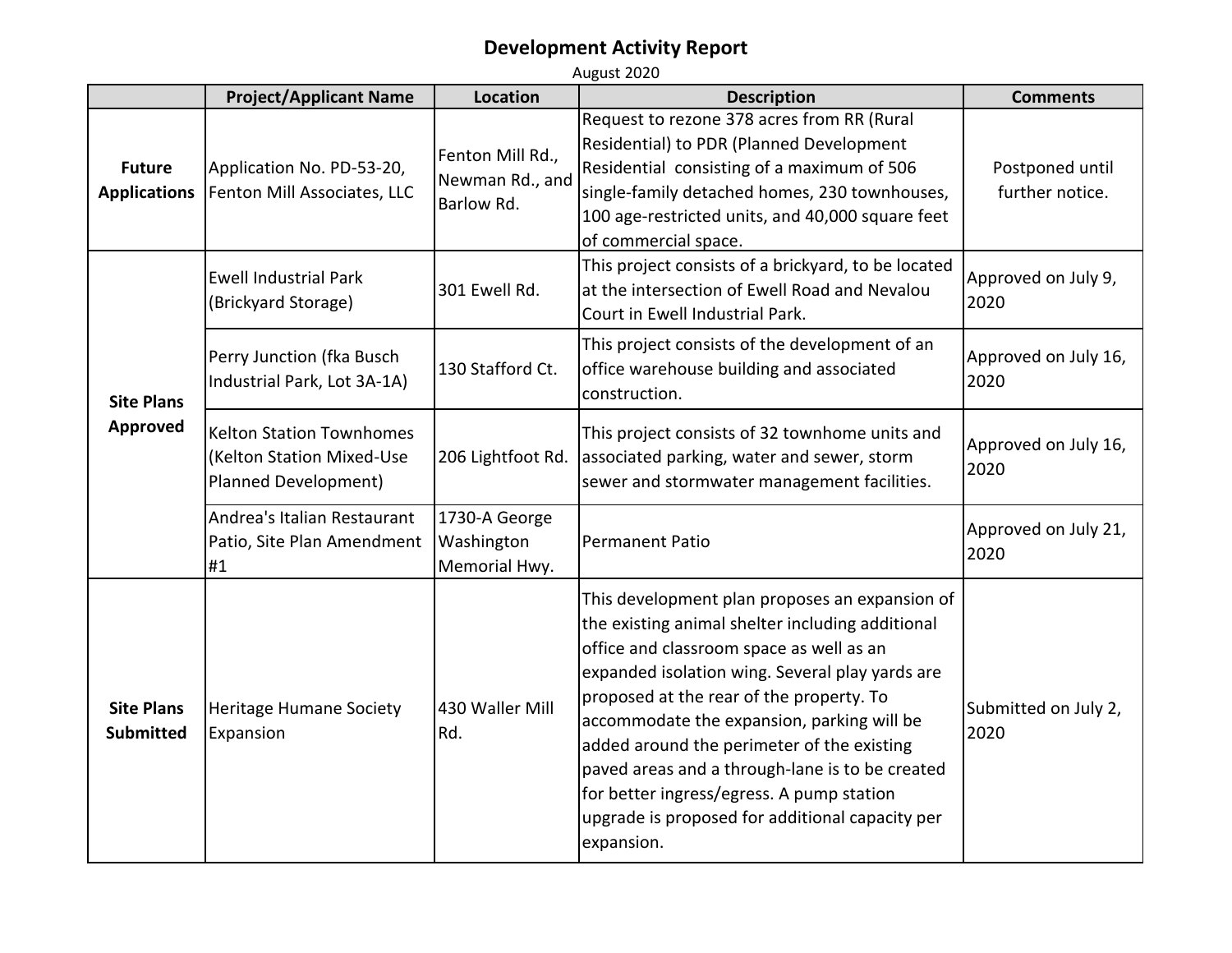|                                       | August 2020                                                                                          |                                                                     |                                                                                                                                        |                               |
|---------------------------------------|------------------------------------------------------------------------------------------------------|---------------------------------------------------------------------|----------------------------------------------------------------------------------------------------------------------------------------|-------------------------------|
|                                       | <b>Project/Applicant Name</b>                                                                        | <b>Location</b>                                                     | <b>Description</b>                                                                                                                     | <b>Comments</b>               |
| <b>Site Plans</b><br><b>Submitted</b> | Andrea's Italian Restaurant<br>Patio                                                                 | 1730-A George<br>Washington<br>Memorial Hwy.                        | <b>Permanent Patio</b>                                                                                                                 | Submitted on July 2,<br>2020  |
|                                       | <b>Ewell Industrial Park-</b><br><b>Brickyard</b>                                                    | 5676 Mooretown<br>Rd.                                               | This project consists of a brickyard to be located<br>at the intersection of Ewell Road and Nevalou<br>Court in Ewell Industrial Park. | Submitted on July 8,<br>2020  |
|                                       | Coventry, Grafton Bethel,<br>Mt. Vernon Elementary<br>Schools, Modular Classroom<br><b>Buildings</b> | 200 Owen Davis<br>Blvd., 410<br>Lakeside Dr., 300<br>Mt. Vernon Dr. | Addition of 28' x 64' Modular Classroom Buildings Submitted on July 8,<br>to each of the three schools                                 | 2020                          |
|                                       | Perry Junction (fka Busch<br>Industrial Park, Lot 3A-1A)                                             | 130, 130A<br>Stafford Ct.                                           | This project consists of the development of an<br>office warehouse building and associated<br>construction.                            | Submitted on July 14,<br>2020 |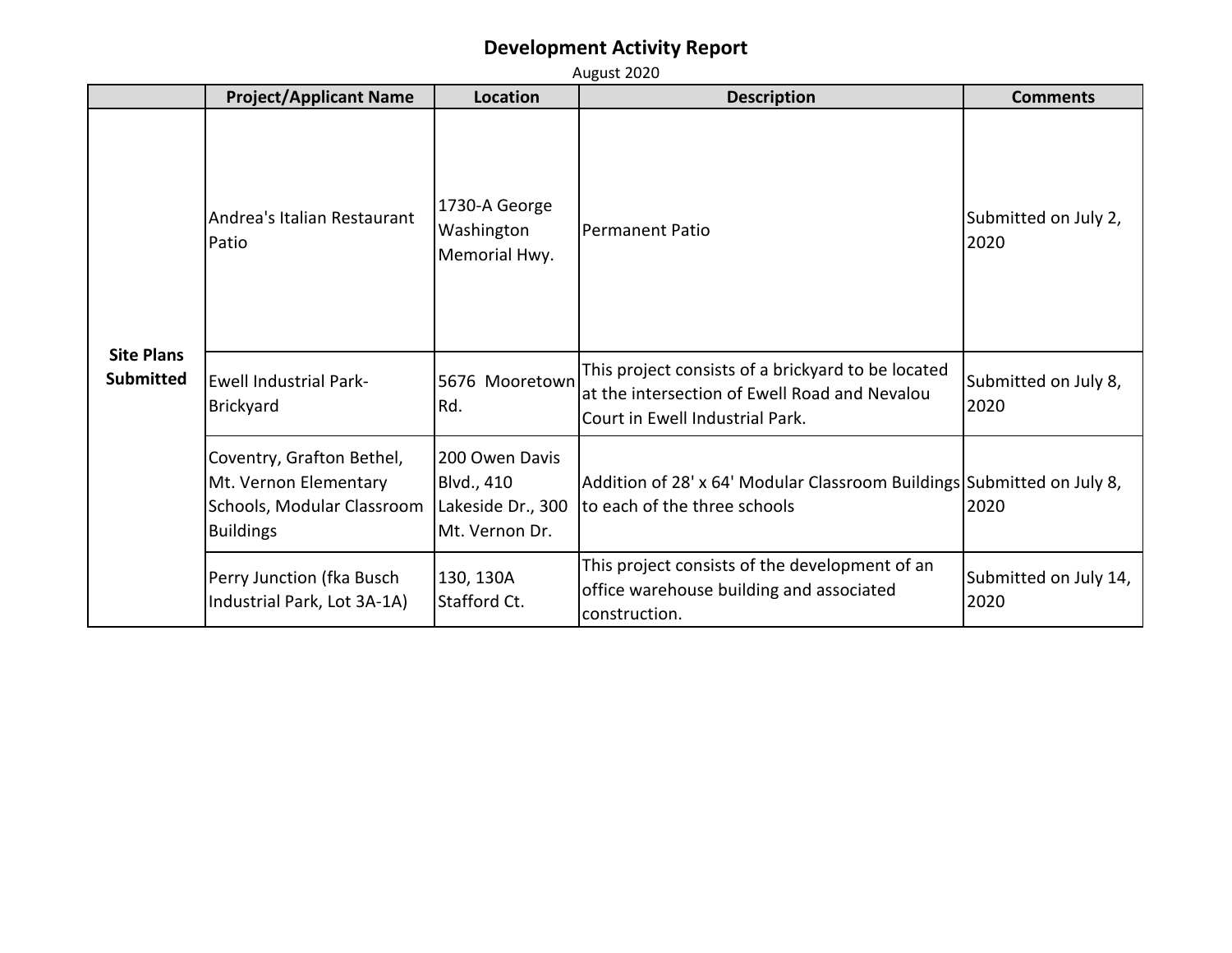|                                                        | <b>Project/Applicant Name</b>                                                                                                            | <b>Location</b>                            | <b>Description</b>                                                                                                                                                                                                                                                                                                                                                                                                                                  | <b>Comments</b>               |
|--------------------------------------------------------|------------------------------------------------------------------------------------------------------------------------------------------|--------------------------------------------|-----------------------------------------------------------------------------------------------------------------------------------------------------------------------------------------------------------------------------------------------------------------------------------------------------------------------------------------------------------------------------------------------------------------------------------------------------|-------------------------------|
| <b>Site Plans</b><br><b>Submitted</b>                  | Yorktown Library Addition<br>land Renovation                                                                                             | 8500 George<br>Washington<br>Memorial Hwy. | Expansion of the existing Library by 10,000 gross<br>square feet. Expansion to encompass the existing<br>parking lot, which is to be replaced on the<br>southern corner of the property. Water service<br>for fire protection is being provided to the<br>expanded building in this project. A dry pond is<br>proposed for stormwater quantity purposes only.<br>Stormwater quality is handled through the<br>purchase of offsite nutrient credits. | Submitted on July 31,<br>2020 |
| <b>Subdivision</b><br><b>Plans</b><br>Approved         | Marquis Hills Phase 2, Being<br>a Resubdivision of Parcel 12A 1205 Marquis<br><b>Property of Marquis Single</b><br>Family Developer, LLC | Pkwy.                                      | Second phase of a multi-phase residential<br>development, reference Plan of Development<br>201800010, approved 6/15/18.                                                                                                                                                                                                                                                                                                                             | Recorded on July 6,<br>2020   |
| <b>Subdivision</b><br><b>Plans</b><br><b>Submitted</b> | Smith Farms, Phase 2                                                                                                                     | 517 Yorktown Rd.                           | This development is a multi-phase subdivision on<br>a 113.9-acre parcel located in York County on<br>Yorktown Road. This second phase of the project<br>will consist of 39 single family detached units,<br>associated public water and sewer, public roads,<br>storm drainage system, stormwater management<br>facilities and LID features.                                                                                                        | Submitted on July 7,<br>2020  |
|                                                        | Caulfield Manor, Phase I                                                                                                                 | 1337 Penniman<br>Rd.                       | This plan is a 28 lot Subdivision with associated<br>utilities off of Penniman Road.                                                                                                                                                                                                                                                                                                                                                                | Submitted on July 14,<br>2020 |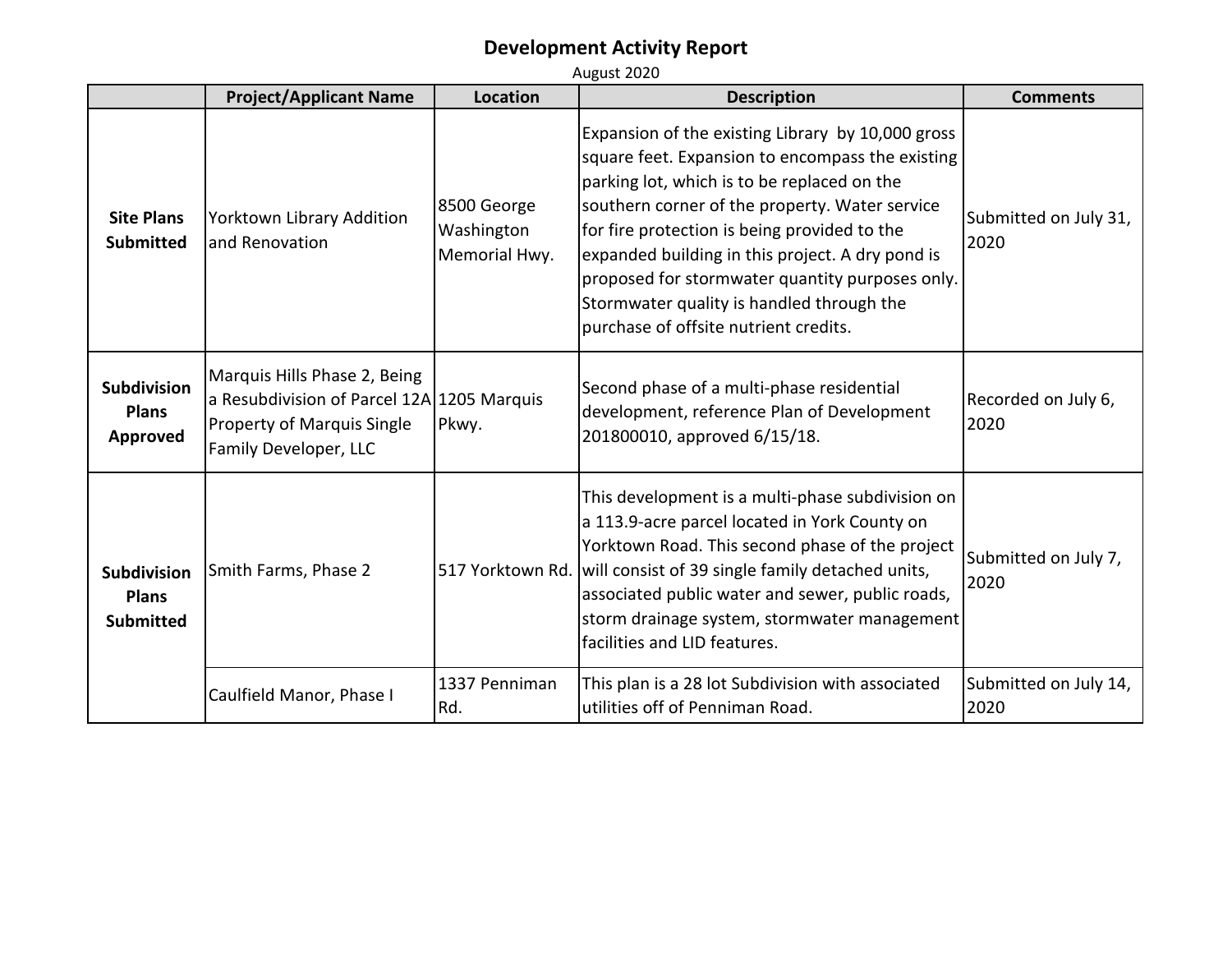**Project/Applicant Name Location Description Description Description Description** Smith Farm Estates, Phase IA, Resubdivision of Lots 111 and 112, Being the Properties of Ann Kim, Trustee of the Ann Kim Living Trust and Edgerton Contracting, Inc. 104 and 200 Octavia Dr. Plat to adjust common line between lots 111 and Submitted on July 17, 112. 2020 Yorktown Crescent, Ph. 2  $\begin{bmatrix} 3150-Z \end{bmatrix}$  Fort Eustis Blvd. Yorktown Crescent is a proposed 14 lot mixeduse development on roughly 16.68 acres. The project site is located just east of the intersection of Route 17 and Fort Eustis Boulevard, adjacent to the Wendy's and Arby's sites. Submitted on July 20, 2020 Smith Farm Estates, Phase 1B 517 Yorktown Rd. Plat of subdivision, Phase 1B  $\overline{\phantom{0}}$  Submitted on July 21, 2020 Family Subdivision of the Property of William W. Ward  $\begin{bmatrix} 123 & 5 \end{bmatrix}$  Submitted on July 31, Submitted on July 31, & Hester S. Ward 2020 Dawson Landing 111 Railway Rd. | Land disturbance of 4.45 acres | Issued on July 7, 2020 Kelton Station Townhomes  $\begin{bmatrix} 201 \end{bmatrix}$  Kelton Sta. Land disturbance of 3.74 acres Issued on July 31, 2020 HYDC-182-20, Trager, Tom & Liz 208 Bacon St. Request to construct new front yard fence. HYDC-183-20, Brock, Lida Angier 220 Bacon St. **Request to construct new back yard fence.** Scheduled for the August 19, 2020 HYDC meeting **HYDC Actions Land Disturbance Permits Subdivsion Plans Submitted**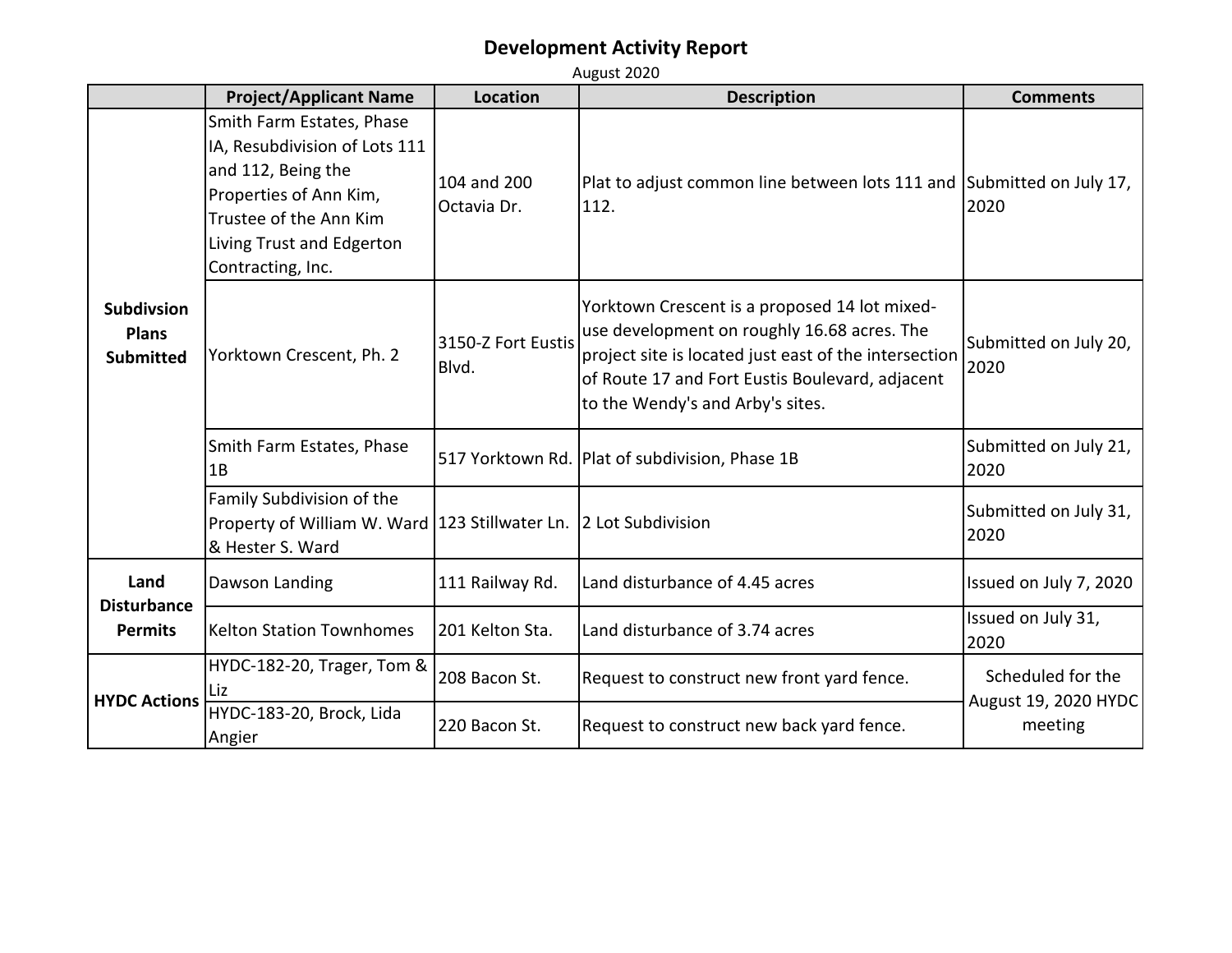| Whittaker, Gail                                                      |
|----------------------------------------------------------------------|
| Friday, August 14, 2020 3:28 PM                                      |
| York County Update 8/14/2020: Citizen News Online; Pirates Invade    |
| Yorktown Market; Virtual Safety Town; Fire Station Earns LEED Silver |
| Certification                                                        |
| 2020-078.pdf; National Farmers Market Week.jpg                       |
|                                                                      |

August 14, 2020

## **Read All About It! Latest** *Citizen News* **Available Online**

• The fall edition of York County's quarterly newsletter is now available exclusively online. This is the second issue of the newsletter to be placed on the website and contains up-to-date information about County programs and upcoming events/activities. Inside this issue: Business Grant Programs, School Division, Special Events like Art Stroll and Rhythms on the Riverwalk, Fire & Life Safety Tips, and so much more!

#### **Shiver Me Timbers! Pirates Set to Invade Yorktown Market Days**

 Yorktown Market Days joined hundreds of other markets across the country last Saturday to celebrate **National Farmers Market Week.** Hundreds of customers came out to show their support for these small businesses! The life-sized LOVE letters on loan from the Virginia Tourism Corporation were on display the week leading up to NFMW. The LOVE letters will remain on display through this Saturday's **Pirate Invasion Market** which is the first extended market of the season (8 a.m. to 3 p.m.)—allowing the community to shop an additional three hours for seasonal produce; poultry and seafood; jams, honey, and sauces; fresh flowers; baked goods and more. The Fifes and Drums of York Town will play at 9 a.m. with live music from Phil Poteat beginning at 10. A town-wide virtual Treasure Hunt will extend from Mobjack Bay Coffee Roasters up on Main Street down to the Watermen's Museum. In the spirit of the pirate market, several restaurants will offer themed specials and other kid-friendly menu options for the day. The Schooner *Alliance* will also have tickets available for its morning Pirate Adventure Cruise.

#### **Safety Town is Another York County Tradition Made Virtual**

 Virtual Safety Town materials are now available online. Because of COVID-19 restrictions, this summer's program for rising Kindergarteners was cancelled, the first time in over 25 years. To help ensure families have those important conversations together, the topics of each week's lessons are posted according to theme and day. Look for parent resources including videos you can watch together with your children, printable materials on every topic, and many hands-on activities for your child to learn from and enjoy.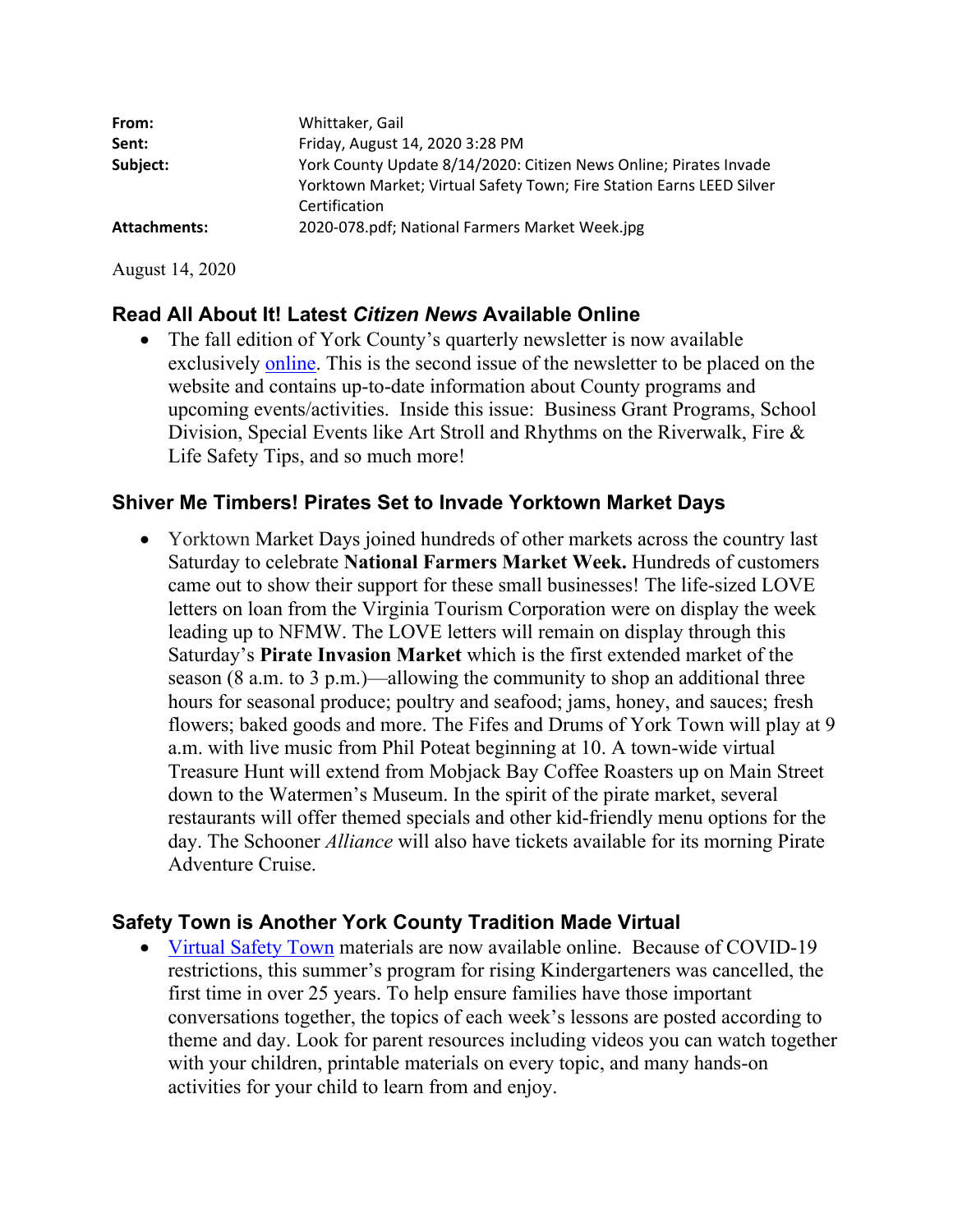## **York County Fire Station #1 Earns LEED Silver Certification**

 With a mission to transform the way buildings and communities are designed, Leadership in Energy and Environmental Design (LEED), has recognized York County Fire Station #1 as being built and operated to enable an environmentally and socially responsible, healthy, and prosperous environment that improves the quality of life. Projects pursuing LEED certification earn points for various green building strategies across several categories based on the number of points achieved. Our new Fire Station #1 was just certified Silver. A LEED credential denotes proficiency in today's sustainable design, construction and operations and is the standard for green buildings and communities worldwide.

## **Tropical Storm Isaias Yard Debris Collections Begin**

- Yard debris collections have started for materials brought down during Tropical Storm Isaias last week. Residents were given one week in which to sign up for a curbside collection of storm debris. Over 1,000 residents requested storm debris pickup. **As a reminder, by this time all debris should be placed at the roadside for collection.** Also:
	- Acceptable material size for curbside collection is 8 inches in diameter and 10 feet in length
	- Loose yard debris, grass, leaves, and straw must be placed in clear bags
	- Stumps, dirt or debris with dirt, construction debris and other materials cannot be collected

Citizens may deliver materials to the VPPSA Compost Facility, 145 Goodwin Neck Road, Yorktown, Monday through Friday, 8 a.m. to 4 p.m. Residential and commercial yard debris deliveries of materials up to 24 inches in diameter and 10 feet in length are accepted.

## **Board of Supervisors August 18 Agenda Online**

• The Board of Supervisors' next meeting is Tuesday, August 18. The meeting begins at 6 p.m. and will be broadcast live on WYCG-TV (Cox 46, Verizon 38) and live streaming at www.yorkcounty.gov/ty. This is an electronic remote meeting. There are five public hearing items on the agenda and citizen phone lines have been established for each public hearing and the meeting's citizen comment period. You can view the agenda and phone-in instructions here.

## *Gail L. Whittaker*

Public Information Officer/FOIA Officer York County Public Affairs (757) 890‐3310 – desk (757) 890‐3300 – main (757) 817‐2665 – cell